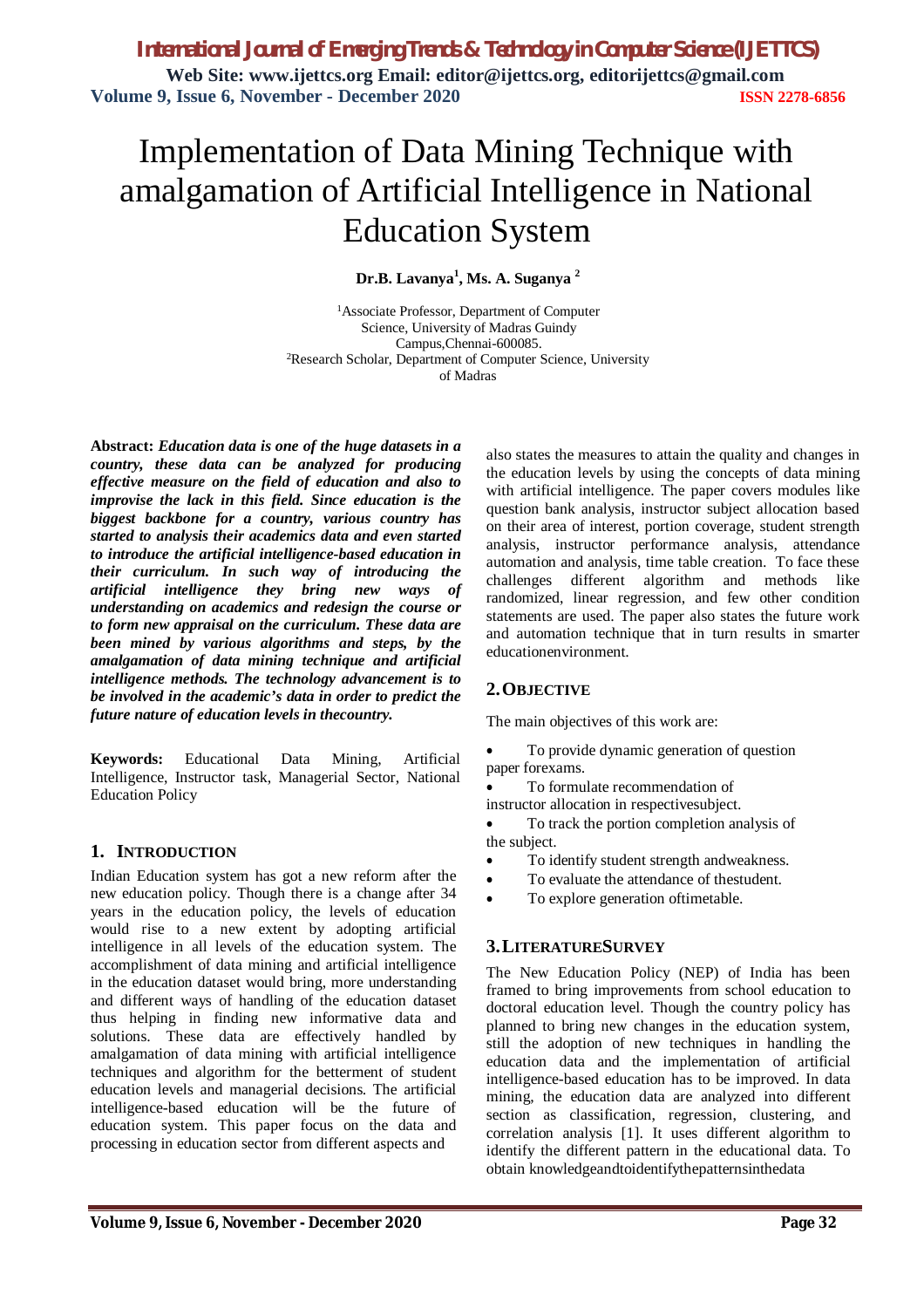different e- learning system is needed [5]. Such mining of educational data is done to gain deeper understanding of student performance, learning behavior, and the levels of student involvement in the studies [1]. The AI based education helps in better problem solving, predicting, and grading etc. The adoption of VR based learning can enhance the student understanding towards the subject and gamification process can build interest towards education for students [2]. In management sector the assessment with AI can help in obtaining recursive feedback for improvement in instructor, system transparency guiding in measuring all course, mastery learning with customize learning plans etc. [6]. Thus, AI help both the student and management by having a smarter learning and working experience [2].

Md. Imdadul Hoque1, et.al [3] proposed a data mining approach to predict the student result in prior and identify their lack in the subjects. They conclude that the experiment shows true positive in getting the different class like average, good, very good, excellent. They also state this approach help the students to concentrate more on the studies since they are aware of their lack thus, in turn it helps in better academicresults.

Manpreet Kaur, et.al [4] research to generate time table. Within the research process the author optimize and display the timetable into three views as class wise for students, instructor timetable, and classroom timetable. The author conclude that the automatic generated timetable is satisfactory when compared to manual generation involving allchallenges

Mohammad Noor Injadat a, et.al [5] proposed data mining technique in prediction of student performance by analyzing two different data sets in the course period. The collection of data is done by LMS which include grade and event datasets. The systematic ensemble learning was proposed based on gini index and statistical to find the student who needs help by e- learning environment.

Oyelade, et.al [7] proposed the student performance analysis by k-means algorithm, the school data is taken as sample and the students are clustered based on the marks obtained. They are clustered to group as excellent, very good, good, very fair, fair, poor.

J.S.Appleby, et.al [8] proposed the research on timetable generation for the school where different attributes are considered as the subject for the class, number of period, staff allocation etc. Various conditions are placed in the timetable generation like class room availability check, period count check, consecutive availability of period check etc.

# **4. IMPLEMENTATION**

The purpose of this research is to predict, cluster, and classify the educational data by using the technique of data mining with amalgamation of artificial intelligence. The process of data mining helps in finding the different correlation of the data thus bringing more understanding towards the data, and the implementation of artificial

intelligence brings future prediction; IoT based classroom, personalized education etc. Thus, theresearchhas few modules that can reduce the time of the managerial sector and instructortask.

# **4.1 Question PaperGeneration**

Examination has become one of the great sources to evaluate a student understanding to a subject and to grade the student to the next level. In such a situation instructor being involved in all the task of the institution and, preparing a new set of question each time is another tedious work for the instructor. This issue can be sorted out by generating a new set of question paper each time by a python coding with the input of the entire question in the respective subject. In collecting the dataset for question paper generation, a subject was chosen and the question from each lesson are picked and taken as sample. A file of 200 question is been selected as sample in this paper. This dataset is analyzed using randomized algorithm and it selected a set of new question each time when it is beenexecuted.



**Figure1:**RandomGenerationofChoiceofQuestion

# **4.2 Instructor Allocation Based on their Area of Interest**

In the education managerial sector each time after the selection process of an instructor is completed, in the beginning of the academic year the allocation of instructor to their respective subject is a tedious process. To overcome this lack after an instructor is selected by the panel his/her details are registered to the file, a sample of

100 instructor resumes where taken and their area of interest and name where taken as input. This data can be processed by integer location-based selection and sub filter in the beginning of each academic year they can be allotted as per their area of interest. This can be attained by executing the steps of selective filters on the given data and the selected instructor for each subject can be allotted. In this way the allocation of instructor based on their area of interest or to the subject in which they are well versed areselected.

# **4.3 Portion CompletionAnalysis**

Every academic year due to various reasons some instructor is rushing out in the completion of portion, though there are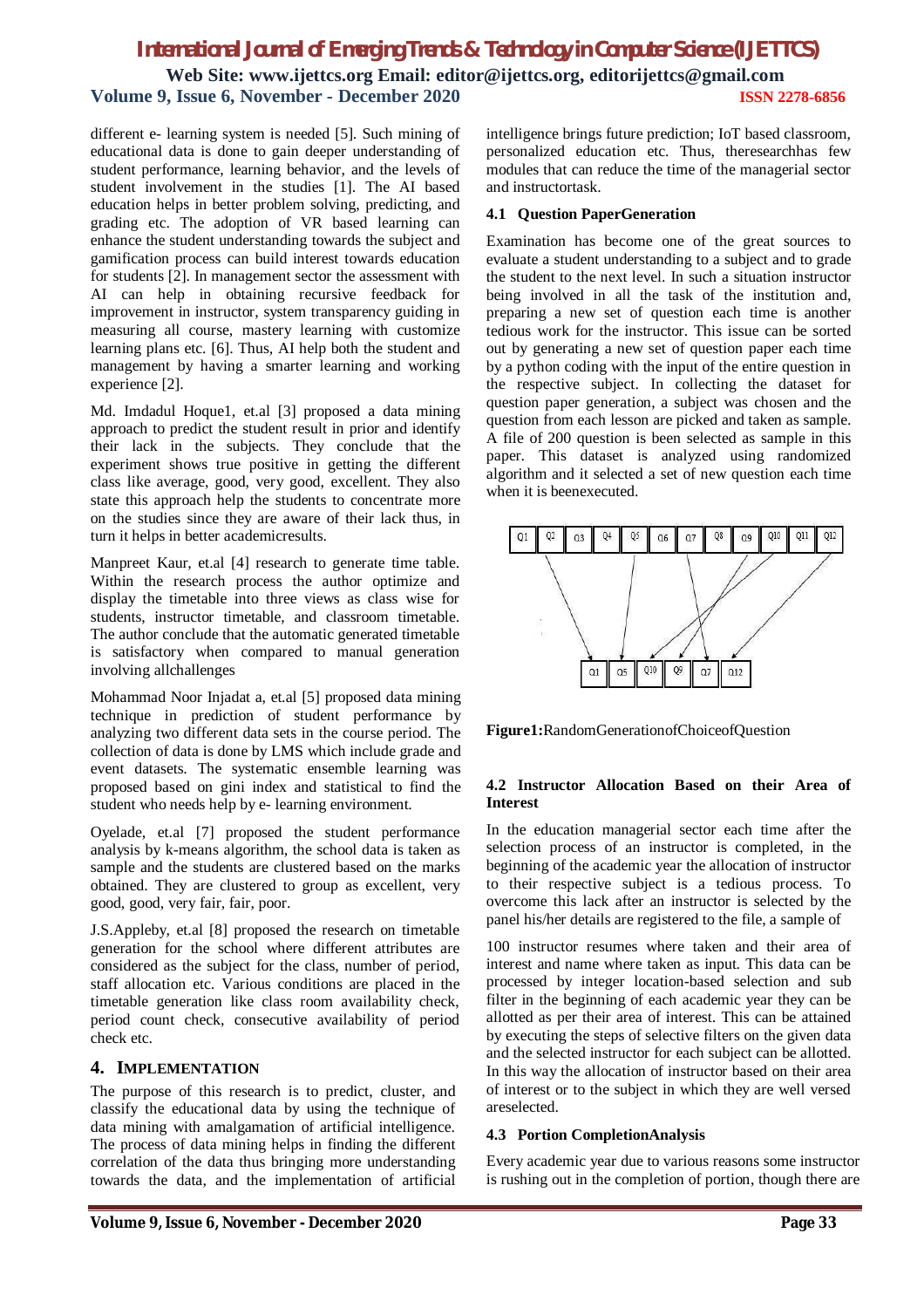ways like manual log book to make a note of each day event the completion of portion at the right time is still a difficult task to keep track with. To overcome this difficulty the data of completion of syllabus forpast20yearsarebeentaken,keepingthesedataas sample data and with conditional statement the proper proceeding of syllabus pattern is found. After finding the pattern, by the mining process the best pattern of completion is kept as termly check for the instructor in the portion coverage. Thus, the instructor makes an entry of every month completion and the termly check is analyzed in every interval of time. An intimation message is given to the instructor after the entry is made, this intimation is checked using the condition statement whether the instructor portion coverage matches to the best pattern. If the instructor proceeding in the syllabus is equal to the best pattern, the instructor is informed with a message as the proceeding is in the proper speed of portion coverage. If suppose the instructor is behind or too fast in the portion coverage, it is also intimated by themessage.



**Figure2:**BlockDiagramofPortionCoverageTask

# **4.4 Student StrengthAnalysis**

Institution and instructor are facing an issue of making cent percent results. Though students nowadays are smarter, they are been easily influenced by the social media, mobile, and other few habits, all these factors disturb the student education. Thus, an instructor is also a mentor in school and college guiding up the students in a proper path and even finding out and helping them to overcome their difficulties both is studies and day-to-day activities. In targeting towards the cent percent result in students various research are been done using the student academic data.

The student data are analyzed by different algorithm and tools to obtain better result. These data like class test marks, assignment mark, and other related questionnaires are taken as input from user response and analyzed to predict the semester result [3]. These data are also used in obtaining individual and overall performance prediction in student they are graded as 70 and above Excellent, 60-69 Very Good, 50-59 Good ,45-49 Very Fair, 40-45 Fair

Below and 45 Poor [7].

In this paper various factor that affects the student result are been analyzed and taken as input and different attributes of the student information are also collected.

**Table1:** Social Media/Mobile usage value

| <b>Social Media/MobileUsage</b> | ັ<br><b>Description</b> |
|---------------------------------|-------------------------|
|                                 | $\leq$ 2                |
| 2                               | $2$ to 4                |
| 3                               | $4$ to 6                |
| 4                               | >6                      |

Thus, these collections of data such as the previous test mark, the factor of influenzas, attendance and their social media / mobile usage of 160 students are taken as sample. The attributes of study time, attendance, mobile usage is given values of 1 to 4 to the rating of the student in the respective attribute, revision mark is given as 11 to 19 in the marksobtained.

**Table2:** Attributes of Student Strength Analysis

| <b>Attributes</b>                                       | <b>Description</b>                 | <b>Possible</b><br><b>Values</b> |  |  |
|---------------------------------------------------------|------------------------------------|----------------------------------|--|--|
| School                                                  | School Name                        | Name of the<br>school            |  |  |
| Roll Number                                             | Student<br>Roll<br>Number          | 1, 2, 3                          |  |  |
| Standard                                                | Class of the student               | X, XI, XII                       |  |  |
| <b>Sex</b>                                              | Student Gender                     | M/F                              |  |  |
| <b>Study Time</b>                                       | Student hours<br>of<br>studying    | 1,2,3,4                          |  |  |
| Attendance                                              | Student<br>attendance to<br>school | 1,2,3,4                          |  |  |
| Social Media / Mobile usage<br>Mobile Usage the student | οf                                 | 1,2,3,4                          |  |  |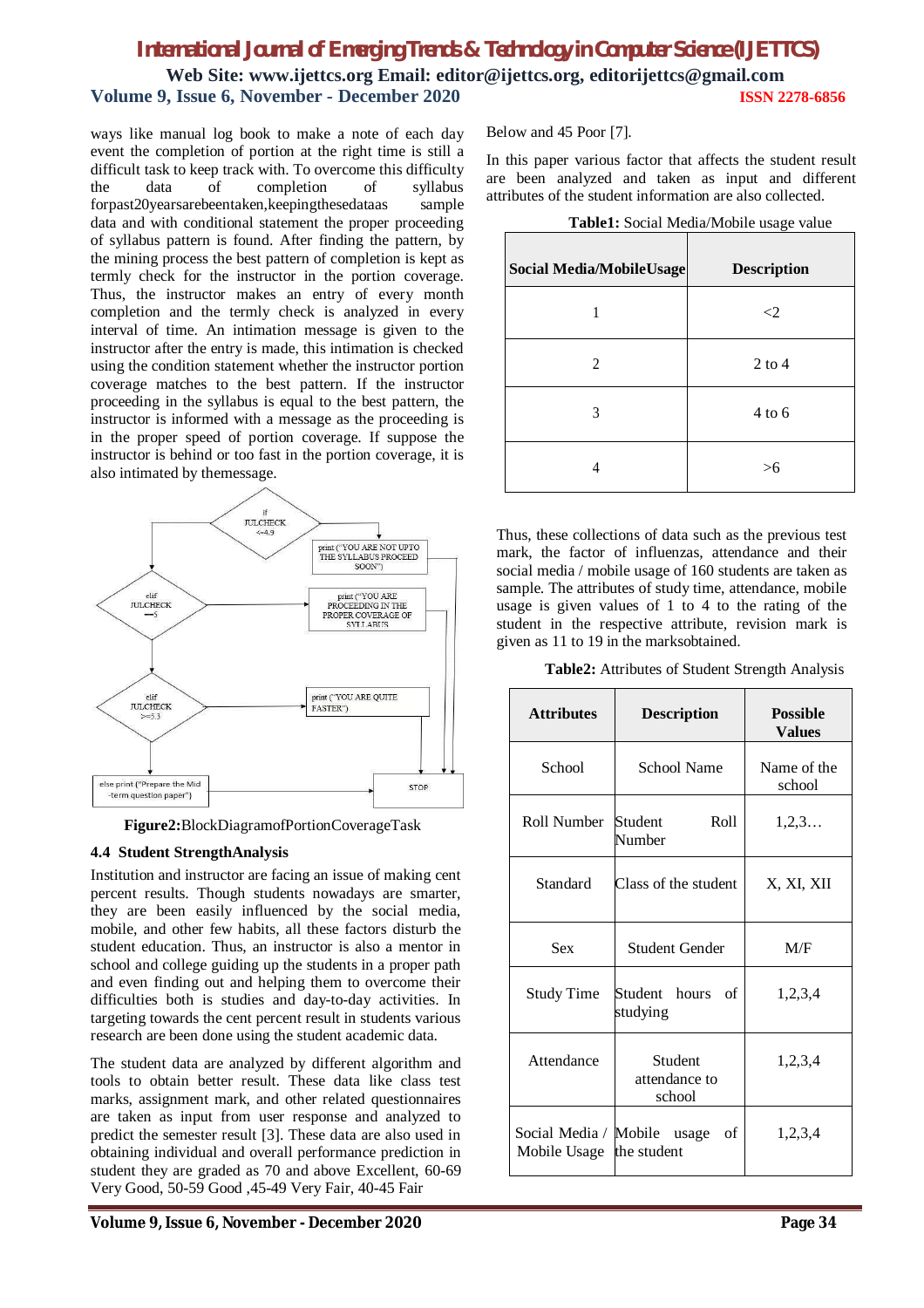| R <sub>1</sub> | Revision 1 mark of<br>student | 11, 12, 1319 |
|----------------|-------------------------------|--------------|
| R <sub>2</sub> | Revision 2 mark of<br>student | 11, 12, 1319 |
| R <sub>3</sub> | Revision 3 mark of<br>student | 11, 12, 1319 |

| <b>Result Value</b> | <b>Description (in marks)</b> |
|---------------------|-------------------------------|
| 19                  | 90 and above                  |
| 18                  | 80-89                         |
| 17                  | 70-79                         |
| 16                  | 60-69                         |
| 15                  | 50-59                         |
|                     |                               |
| 14                  | 40-49                         |
| 13                  | 35-40                         |
| 12                  | 20-34                         |
| 11                  | Less than 20                  |

**Table 3:** R1, R2 mark values

|  | <b>Table4:</b> Attendance Value |  |
|--|---------------------------------|--|
|--|---------------------------------|--|

| <b>Attendance Value</b> | Description (in<br>days) |
|-------------------------|--------------------------|
|                         | $<$ 3                    |
| 2                       | $3$ to 6                 |
| 3                       | 7 to 10                  |
|                         | >10                      |

These data are analyzed by linear regression, thus helps in the prediction of their future result. Further with student mark the student who are excellent, good, weak are analyzed, the data is also helpful in finding the subject with the highest failure and the subject with low failure. To obtain this knowledge dataset is taken where the sample of 60 student mark with their respective score in all the subject are taken and these data are analyzed by operators and sub filter and they are categorized. This analysis helps in future navigation of the child education and also helps is tracking out the instructor performance of everyyear.

### **4.5 Attendance Automation**

Though few of the task in the education has been automated but still the daily attendance is kept manual in most of the Indian education institution. Manual calculation of attendance is a monthly task for an instructor and after a few continues absence of the student the intimation is given to their parents. By attendance automation the attendance entry can be digitalized and complete attendance of the student can be collected thus by filter the total days a studenthas taken leave is analyzed. This analysis is done to find the student who lack in attendance, and to find those who are irregular to the institution, by this analysis we would know the irregular students in prior than been manually calculated every month oryear.

# **4.6 TimetableGeneration**

Timetable generation is one of the biggest concerns of every instructor both in school and colleges. Time table preparation has to be in a perfect format since it is the factor of scheduling the rest of the academic's days. By the proper scheduling of the timetable, it brings a coordination between the students and instructor and even frames the arrangement of labs and classrooms as per the needs of the students. There are different forms in creating the timetable like classroom timetable, faculty timetable, lab timetable etc. In class wise timetable the instructor assigned for the subject, labs, venue are the factors involved while in faculty timetable, the class, the name of the instructor load, venue are the factors [4]. In class wise timetable the common factor involved are the number of working days, number of periods in the week, allocation of the different class, subject for each class, total period in the day, allocation of the instructor to the subject etc. [8]. In this paper the preparation of the class wise timetable is done. The set of all the subject are been initially entered and the working days of the institution has been fixed from Monday to Friday and the data are entered as input, there are condition where a certain subject can have only five class in a week , if during the entry of the data , if the entry is made the sixth time a message gets intimated stating the subject has been already entered so we can make another subject as entry in such a way the subject are entered and finally the schedule is made and the output is given as a csv file. In such way the preparation of the timetable for college and school are way easier than manually framing the timetable eachtime.

# **5.RESULT &DISCUSSION**

The coalescence of data mining and artificial intelligence is to improvise the education system. A study has been conducted to measure the implementation of data mining and artificial intelligence in the task of the instructor and managerial sector. Thus, help in making the task easier and also improvising the educationfield.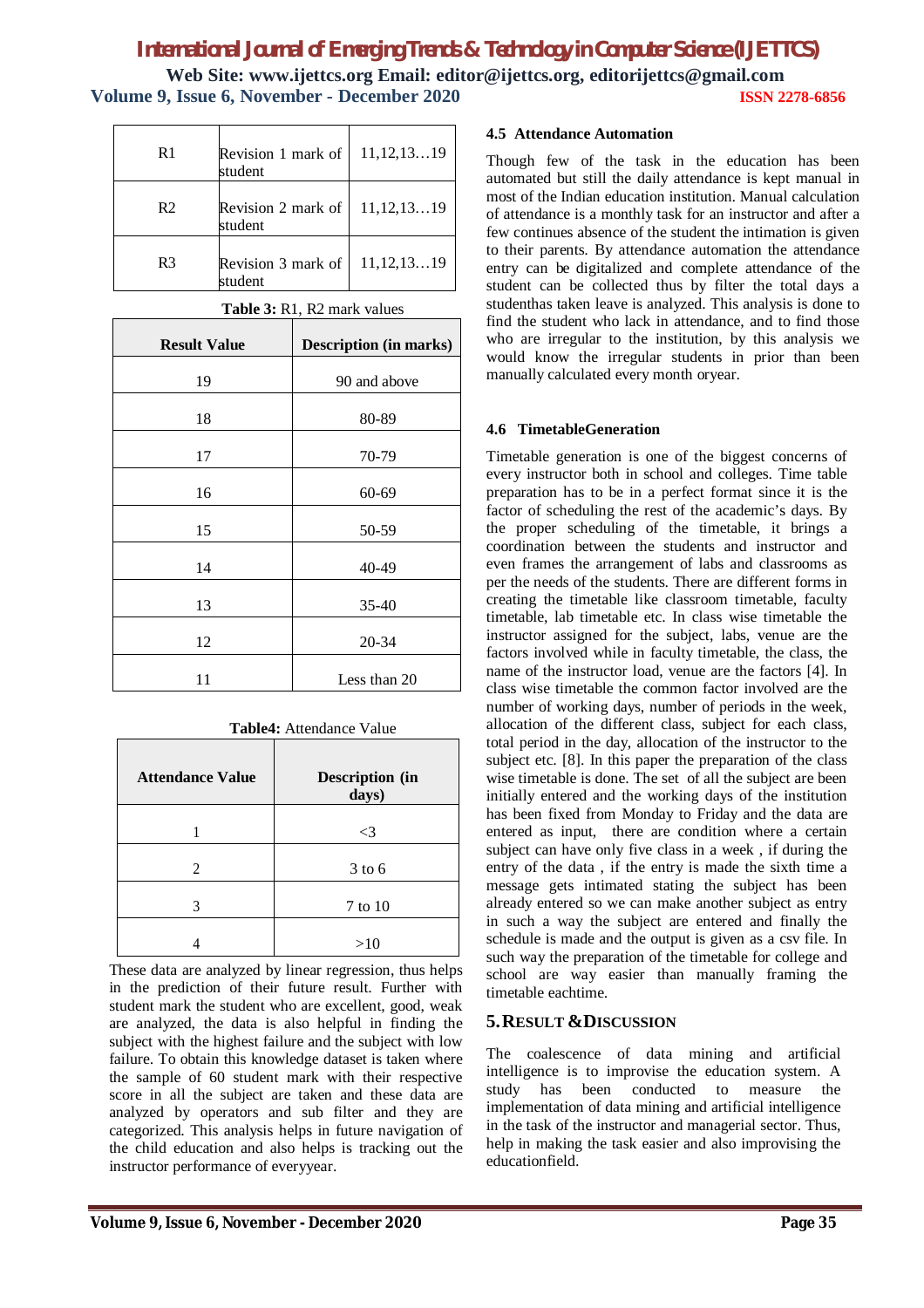# **5.1 Question PaperGeneration**

The question paper generation is done by randomized algorithm, and thus result in new set of question that are randomly generated each time. This method can be useful even for a class test where just 10 question have to be generated from a set of lesson. This model can also be useful in entrance exam or any validation exam where different question paper for each student can be generated using this method. This method can also be more useful in

times where there is situation to prepare a new question paper in a short period.

Step1: Select a subject and prepare the question list in excel.

Step2: Read the csv file in python code.

Step3: Using randomized algorithm select the required number of questions.

#### Step4: Required question are generated randomly

|                | question no          | question                                       |
|----------------|----------------------|------------------------------------------------|
| $\Omega$       | 1                    | What is data Mining ?                          |
| ï              | 2                    | Explain the differences between Knowledge disc |
| $\overline{2}$ | 3                    | Explain different data mining tasks.           |
| 3              | $\mathbf{4}$         | What are the application areas of data Mining? |
| 4              | 5                    | What is the relation between data warehousing  |
|                | <b>STAR</b>          | sin e.                                         |
| 117            | 118                  | Describe data Warehouse architecture.          |
| 118            | 119                  | what are three major areas in the data warehou |
| 119            | 120                  | what are the similarities and differences bet  |
| 120            | 121                  | What is subject area in data warehouse? What   |
| 121            | 122                  | why OLAP is required in data warehouse?        |
|                | 122 rows × 3 columns |                                                |

#### **Figure3**Questioninthesubject

|     | question no |     | question                                        |
|-----|-------------|-----|-------------------------------------------------|
| 38  |             | 39  | With a neat sketch explain the architecture o   |
| 43  |             | 44  | Give an account on data mining Query language.  |
| 66  |             | 67  | What is the purpose of Apriori Algorithm?       |
| 97  |             | 98  | Why is the entity-relationship modelling tech   |
| 89  |             | 90  | Explain mining Multi-dimensional Boolean asso   |
| 74  |             | 75  | List out the differences between OLTP and OLAP. |
| 117 |             | 118 | Describe data Warehouse architecture.           |
| 9   |             | 10  | What are the limitations of data Mining?        |
| 55  |             | 56  | What are the advantages and disadvantages of d  |
| 120 |             | 121 | What is subject area in data warehouse? What    |

#### Figure4RandomlyGeneratedQuestion

# **5.2 Instructor Allocation Based on their Area of Interest**

The proposal of this model is to allot the perfect instructor to the respective subjects of their area of interest. By this method the data is been effectively handled and using the integer location-based selection and sub filter the staff of each subject are segregated. This method of allotting the instructor can be used in government related placement of instructors after the competitive exams, and also during allotting of instructor in paper correction during semester or public exam. This method of handling helps in quick selection of instructor for the appropriatesubject

|                          | <b>STAFFNAME</b>             | <b>ENGLISH</b> | <b>SCIENCE</b> | <b>FRENCH</b>  | <b>HINDI</b>   | <b>TAMIL</b>   | <b>SOCAIL</b>  | <b>MATHS</b>   | <b>CSC</b> |
|--------------------------|------------------------------|----------------|----------------|----------------|----------------|----------------|----------------|----------------|------------|
| $\mathbf{0}$             | Aaradhya                     | $\circ$        | 1              | $\circ$        | $\Omega$       | $\overline{0}$ | $\Omega$       | $\circ$        | $\circ$    |
| Adah<br>1                |                              | $\circ$        | 1              | $\Omega$       | $\circ$        | $\Omega$       | $\Omega$       | $\circ$        | $\circ$    |
| $\overline{2}$<br>Adhira |                              | $\circ$        | 1              | $\overline{O}$ | $\overline{0}$ | $\overline{O}$ | $\Omega$       | $\overline{0}$ | $\circ$    |
| 3<br>Alisha              |                              | $\mathbf{1}$   | 1              | $\Omega$       | $\circ$        | $\overline{O}$ | $\Omega$       | $\circ$        | $\circ$    |
| 4<br>Amoli               |                              | $\circ$        | $\overline{0}$ | $\overline{O}$ | $\overline{0}$ | 1              | $\overline{0}$ | $\overline{0}$ | $\circ$    |
| <br>                     |                              | $\ldots$       | ä.             | .              | $\sim$         | Ω.             | .              | a.             | .          |
| 70<br>Tanvi              |                              | $\circ$        | $\overline{0}$ | 1              | $\overline{O}$ | $\overline{0}$ | $\overline{0}$ | $\overline{O}$ | $\circ$    |
| 71                       | Viti                         | $\circ$        | $\overline{0}$ | $\Omega$       | $\mathbf{1}$   | $\Omega$       | $\Omega$       | $\circ$        | $\circ$    |
| 72                       | Zara                         | $\circ$        | $\overline{O}$ | $\circ$        | $\overline{O}$ | $\overline{O}$ | $\overline{O}$ | 1              | $\Omega$   |
| 73                       | Zen                          | $\circ$        | $\overline{0}$ | $\Omega$       | $\circ$        | $\overline{O}$ | $\circ$        | 1              | $\Omega$   |
| 74<br>Ziya               |                              | $\mathbf{0}$   | $\circ$        | $\circ$        | $\circ$        | $\mathbf{O}$   | $\mathbf{O}$   | 1              | $\circ$    |
|                          | $75$ rows $\times$ 9 columns |                |                |                |                |                |                |                |            |

**Figure5**ScreenshotofDatasetofStaffName&AreaofInterest

|                | STAFFNAME SCIENCE                |              |
|----------------|----------------------------------|--------------|
| $\bullet$      | Aaradhya                         | ┓            |
| $\mathbf{1}$   | Adah                             | $\mathbf{1}$ |
| $\geq$         | Adhira                           | $\mathbf{1}$ |
| $\mathbf{3}$   | Alisha                           | $\mathbf{I}$ |
| 5              | Anaisha                          | $\mathbf{1}$ |
| $\mathbf{a}$   | Anushka                          | $\mathbf{I}$ |
| 1 <sup>o</sup> | Avni                             | $\mathbf{I}$ |
| 16             | Hiya                             | $\mathbf{I}$ |
| 19             | Ishana                           | $\mathbf{I}$ |
| 22             | Jash                             | $\mathbf{I}$ |
| 25             | Kabir                            | $\mathbf{I}$ |
| 29             | Kashvi                           | $\mathbf{I}$ |
| 33             | Krisha                           | $\mathbf{1}$ |
| 38             | Manan                            | $\mathbf{I}$ |
| 42             | Mishka                           | $\mathbf{I}$ |
| 47             | Nehrika                          | $\mathbf{1}$ |
| 51             | Pahal                            | $\mathbf{I}$ |
| 55             | Prisha                           | $\mathbf{I}$ |
|                | <b>Figure6StaffListofScience</b> |              |

Step1: Collect the data of staff name and their area of interest.

Step2: Choose the subject for which, staff has to be allocated.

Step3: Using integer location-based selection create the code for the selected subject.

Step4: Using sub filter neglect the other subject list displaying in the output.

# **5.3Portion CompletionAnalysis**

The proper completion of syllabus helps the student to understand the subject better. Thus, framing the pattern of syllabus coverage in the scheduled time is the objective of this model. In analyzing the 20 years of portion coverage by conditional statement the best pattern isfound.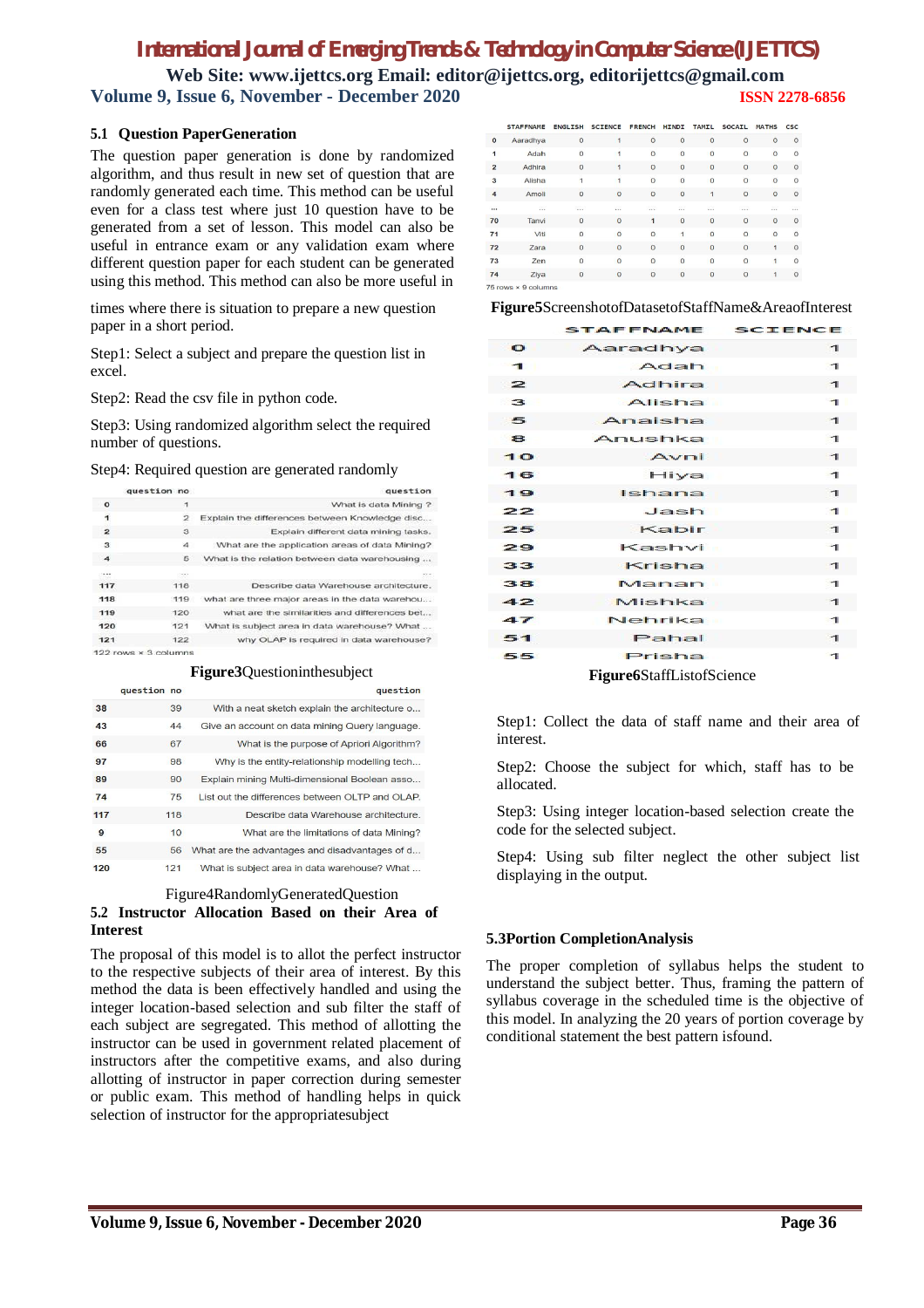# *International Journal of Emerging Trends & Technology in Computer Science (IJETTCS)*

**Web Site: www.ijettcs.org Email: editor@ijettcs.org, editorijettcs@gmail.com Volume 9, Issue 6, November - December 2020 ISSN 2278-6856**

Result dataframe :

|  |  |  |  |  |  | YEAR MAY JUNE JULY AUG  NOV DEC FH JULCHECK SEPCHECK DEC CHECK |
|--|--|--|--|--|--|----------------------------------------------------------------|
|  |  |  |  |  |  | 1 2001 3.0 2.0 3.0 4.0  3.5 1.0 5.0 12.0 23                    |
|  |  |  |  |  |  | 5 2005 3.0 2.0 3.0 4.0  3.0 1.0 5.0 12.0 23                    |
|  |  |  |  |  |  | 7 2007 3.0 2.0 3.0 4.0  3.0 1.0 5.0 12.0 23                    |
|  |  |  |  |  |  | 9 2009 2.0 3.0 3.5 3.5  4.0 1.0 5.0 12.0 23                    |
|  |  |  |  |  |  | $11$ 2011 3.0 2.0 3.0 4.0  3.0 1.0 5.0 12.0 23                 |
|  |  |  |  |  |  | 18 2018 3.0 2.0 3.0 4.0  3.0 1.0 5.0 12.0 23                   |

**Figure7**BestPatternofSyllabusCompletion

After identifying the best pattern, the next academic year data are entered. The julcheck, sepcheck, deccheck are given condition based on the best pattern results and as the instructor enters the month completion, the data is checked with the condition and three possible messages are given to the instructor regarding the proceeding in thesyllabus.

ENTER the academic year2020 ENTER MAY MONTH COMPLETION3 ENTER JUNE MONTH COMPLETION2 Portion covered in MAY & JUNE MONTH 5.0 YOU ARE PROCEEDING THE PROPER COVERAGE OF SYLLABUS Prepare the Mid term Ouestion Paper ENTER JULY MONTH COMPLETION3 ENTER AUGUST MONTH COMPLETION4 Portion covered in MAY & JUNE MONTH 12.0 Prepare Quaterly Question Paper YOU ARE PROCEEDING THE PROPER COVERAGE OF SYLLABUS ENTER SEP MONTH COMPLETION3 ENTER OCT MONTH COMPLETION3

# **Figure 8** Message intimation of Proper Completion

ENTER the academic year2020 ENTER MAY MONTH COMPLETION3 ENTER JUNE MONTH COMPLETION2 Portion covered in MAY & JUNE MONTH 5.0 YOU ARE PROCEEDING THE PROPER COVERAGE OF SYLLABUS Prepare the Mid Term Question Paper ENTER JULY MONTH COMPLETION3 ENTER AUGUST MONTH COMPLETION3 Portion covered in JULY & AUGUST MONTH 11.0 YOU ARE NOT UPTO THE SYLLABUS PROCEED SOON Prepare the QUATERLY Question Paper ENTER SEP MONTH COMPLETION3.5 ENTER OCT MONTH COMPLETION 3.5

# **Figure9**MessageintimationofLackinSyllabusComp letion

Step1: Collect the previous year's portion completion pattern.

Step2: Find the best pattern by conditional statements. Step3: From the best pattern create the termly check. Step4: Enter the completion of the syllabus each month and with conditional statement termly check is executed. Step5: Message is popped as per to their completition of syllabus.

There are three case in which message are popped

Case1: If the syllabus completion is found to be lack, a message is popped stating "You are not up to the syllabus proceed soon".

Case2: If the syllabus completion is found to be proper, a message is popped stating "You are proceeding the proper coverage of syllabus".

Case3: If the syllabus completion is found to be too fast or quick, a message is popped stating "You are rushing up kindly proceed slowly".

Thus, the proper completion of syllabus helps the students to understand the complete syllabus in correct interval of timing making it easier for both the instructor and the student to have better understanding in the completion of the syllabus. It also helps the student to prepare for the exam easier as the completion of syllabus is as per the schedule and they could even have time for revision of the subject.

# **5.4 Student StrengthAnalysis**

The prediction in academic data is the trending data analysis nowadays. The prediction of student mark in final exam can help in prior guidance to the students who lackin the grading. In this module 160 student marks are taken as sample and their final results are evaluated by linear regression and the model attains 97% accuracy by the 80% train and 20% test data.

| 17.840137215471017 [17 17<br>1 18<br>43                 |  |
|---------------------------------------------------------|--|
| 14.014400037404368 [13 14<br>3 14<br>13                 |  |
| 18.959449676741027 [18 19<br>$2$ ] 19<br>41             |  |
| 16.096054087141166 [15 16<br>3 16<br>21                 |  |
| 16.04163085113022 [15 16<br>1 16<br>$1\quad2$           |  |
| 14.794358595828925 [14 15<br>4 15<br>23                 |  |
| 15.702276948284766 [15 15<br>$1$ ] 15<br>24             |  |
| 17.849807575061664 [17 18<br>4 2<br>$3$ 18              |  |
| 14.205561936317991 [13 14<br>4 14<br>$1\quad1$          |  |
| 17.98654623796434 [17 18<br>2 18<br>31                  |  |
| 17.206587679539783 [16 17<br>1] 17<br>2 <sub>1</sub>    |  |
| 18.960341167460278 [18 19<br>1] 19<br>4 2               |  |
| 16.740165473382298 [16 17<br>4 17<br>-3<br>4            |  |
| 16.097837068579672 [15 16<br>1116<br>-3<br>$\mathbf{2}$ |  |
| 16.740165473382298 [16 17<br>4 17<br>43                 |  |
| 18.043643946133045 [17 18<br>$1$ ] $18$<br>43           |  |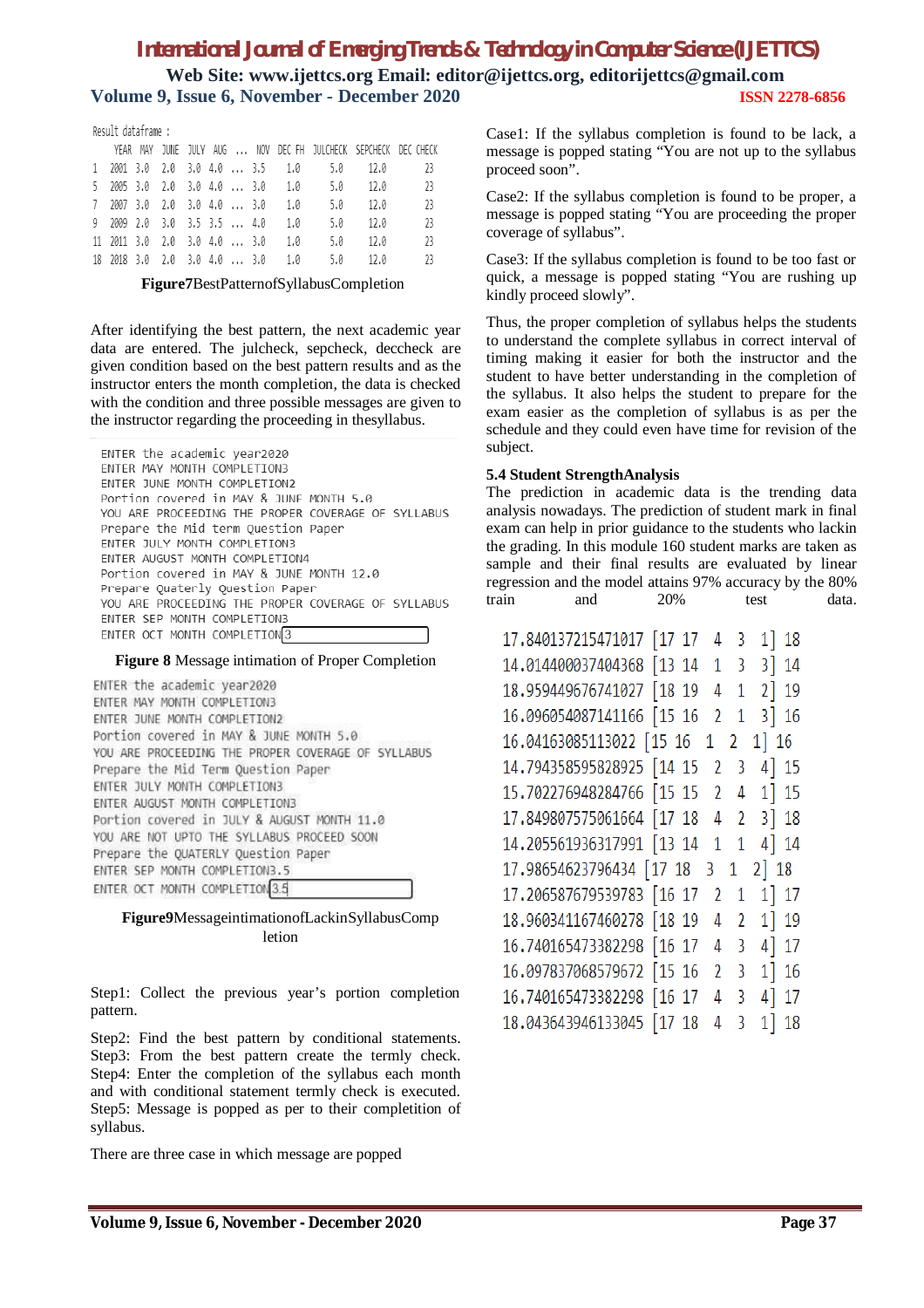# *International Journal of Emerging Trends & Technology in Computer Science (IJETTCS)*

**Web Site: www.ijettcs.org Email: editor@ijettcs.org, editorijettcs@gmail.com Volume 9, Issue 6, November - December 2020 ISSN 2278-6856**

#### **Figure10**ResultPrediction

Step1: Collect the student data of student mark, study time, attendance, social media / mobile usage, class, roll number etc.

Step2: 80% of the data are given as train data and 20% as test data.

Step3: Using the linear regression algorithm the test data output is attained by predicting the final result with the marks of r1, r2.

In analyzing the student mark for finding the students who lack in the exam the dataset which contain the mark of 60 students in all subject like English, Tamil, Maths, Science, Social in particular exam are taken as sample and the results are evaluated. The students who failed in exam are extracted. This model saves time of the instructor by analyzing all subject data at once instead of manually checking each subject one by one.

|     | The student who lack in Maths, English subjects: |         |       |    |               |        |       |         |
|-----|--------------------------------------------------|---------|-------|----|---------------|--------|-------|---------|
|     | studentname                                      | english | tamil |    | maths science | social | total | average |
| 24  | Joseph                                           | 35      | 42    | 38 | 40            | 58     | 213   | 42.6    |
| 39  | Mayra                                            | 35      | 49    | 32 | 40            | 46     | 202   | 40.4    |
| 40  | Mehar                                            | 34      | 40    | 31 | 40            | 48     | 193   | 38.6    |
| (3, | 8)                                               |         |       |    |               |        |       |         |
|     | studentname                                      | english | maths |    |               |        |       |         |
| 24  | Joseph                                           | 35      | 38    |    |               |        |       |         |
| 39  | Mayra                                            | 35      | 32    |    |               |        |       |         |
| 40  | Mehar                                            | 34      | 31    |    |               |        |       |         |

# **Figure11**ListofStudentswholackinEnglish&Maths

#### **5.5Attendance Automation**

The attendance automation is one of the usual tasks of the instructor, the attendance of the students is manually marked and at the end of the month, it is been calculated. This module is designed in replacing the manual attendance by computerized form and instead of manual calculation, count function is used to find the student leave count on the month. Thus, help in saving the time of the instructor by quickcalculation.

Step1: Attendance of the month is collected

Step2: From the entire list the individual student is selected by labelbased.

Step3: The total absence of the student in entire month is calculated using count function.

| studentname | Amoli       |
|-------------|-------------|
| day1        | 1           |
| day2        | 1           |
| day3        | 0           |
| day4        | 1           |
| day5        | 1           |
| day8        | 0           |
| day9        | $\mathbf 1$ |
| day10       | 1           |
| day11       | 1           |
| day12       | 1           |
| day15       | 1           |
| day16       | 1           |
| day17       | $\mathbf 1$ |
| day18       | 0           |
| day19       | 1           |
| day22       | 1           |
| day23       | 1           |
| day24       | 1           |
| day25       | 1           |
| day26       | 1           |
| day29       | 1           |
| day30       | 0           |

Enter the student name Amoli Total leave taken by the student in October 4

### **Figure12**AttendanceofStudent **5.6TimetableGeneration**

Every instructor in the beginning of the academic year is in the trouble of preparing a perfect timetable. Even though after the manual timetable are prepared it is been altered many times to attain the perfect timetable. Thus, this model helps in preparing the timetable easier and quick. The instructor availability can be noted in prior and the subject input can be given in such a manner so the timetable is generated. This can be further be enhanced by adding the instructor name and also placing condition for the instructor as each instructor should have three to four class in aday.

Step1: Code the start and end time of the institution. Step2: Code the working days of the institution.

Step3: Code the maximum hours each subject can be allotted.

Step4: Get input of the subject name one by one. Step5: Message is popped if the entry of the subject is exceeding the allotted count.

Step6: Breaktime added if time reaches 10.30 am

Step7: Print time table is ready.